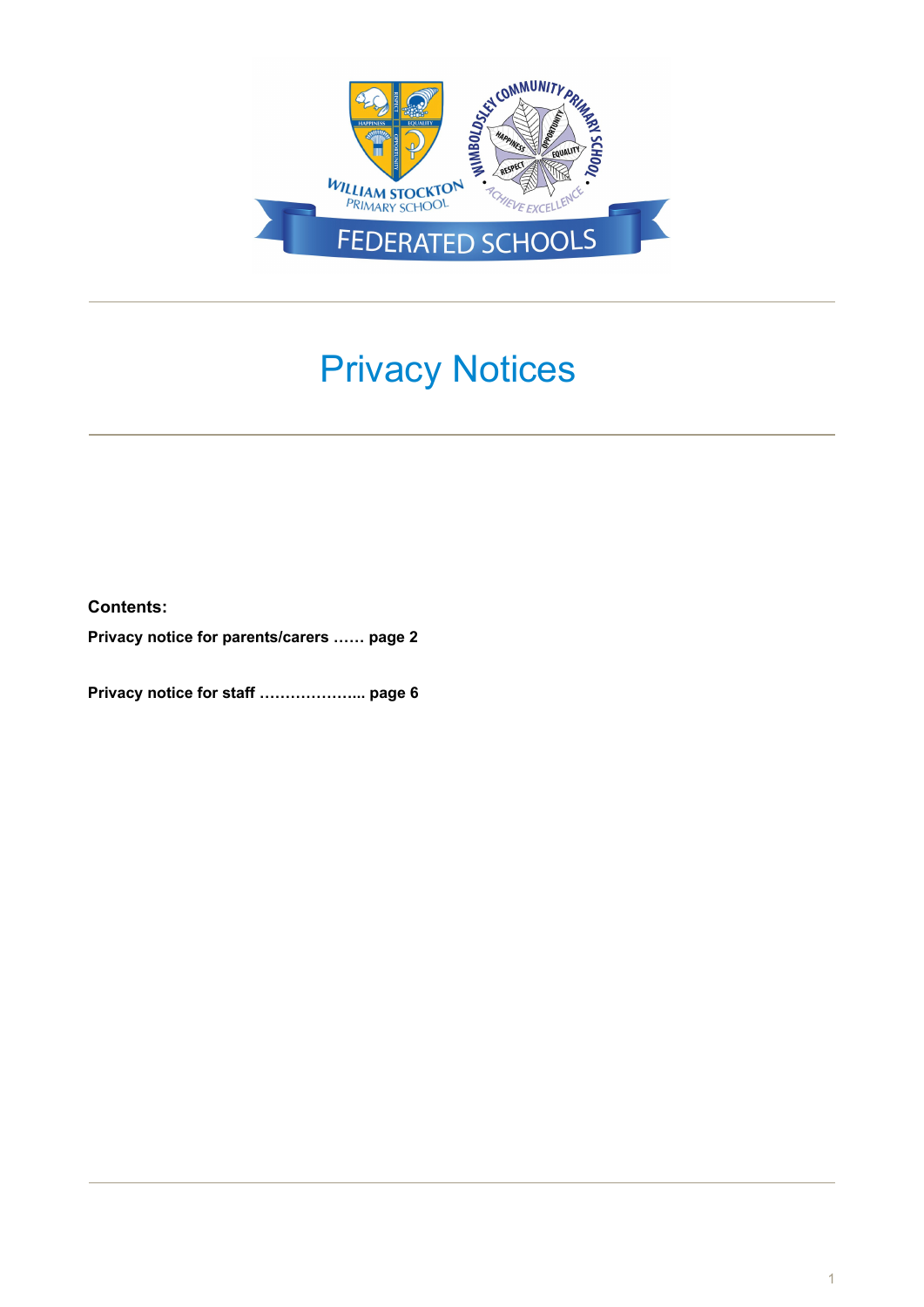# **1. Privacy notice for parents/carers**

Under data protection law, individuals have a right to be informed about how the school uses any personal data that we hold about them. We comply with this right by providing 'privacy notices' (sometimes called 'fair processing notices') to individuals where we are processing their personal data.

This privacy notice explains how we collect, store and use personal data about **pupils**.

We, William Stockton & Wimboldsley Schools, are the 'data controller' for the purposes of data protection law.

Our data protection officer is Moira Atkins (see 'Contact us' below).

### **The personal data we hold**:

Personal data that we may collect, use, store and share (when appropriate) about pupils includes, but is not restricted to:

- Contact details, contact preferences, date of birth, identification documents
- Results of internal assessments and externally set tests
- Pupil and curricular records
- Characteristics, such as ethnic background, eligibility for free school meals, or special educational needs
- Exclusion information
- Details of any medical conditions, including physical and mental health
- Attendance information
- Safeguarding information
- Details of any support received, including care packages, plans and support providers
- Photographs
- CCTV images captured in school

We may also hold data about pupils that we have received from other organisations, including other schools, local authorities and the Department for Education.

### **Why we use this data**

We use this data to:

- Support pupil learning
- Monitor and report on pupil progress
- Provide appropriate pastoral care
- Protect pupil welfare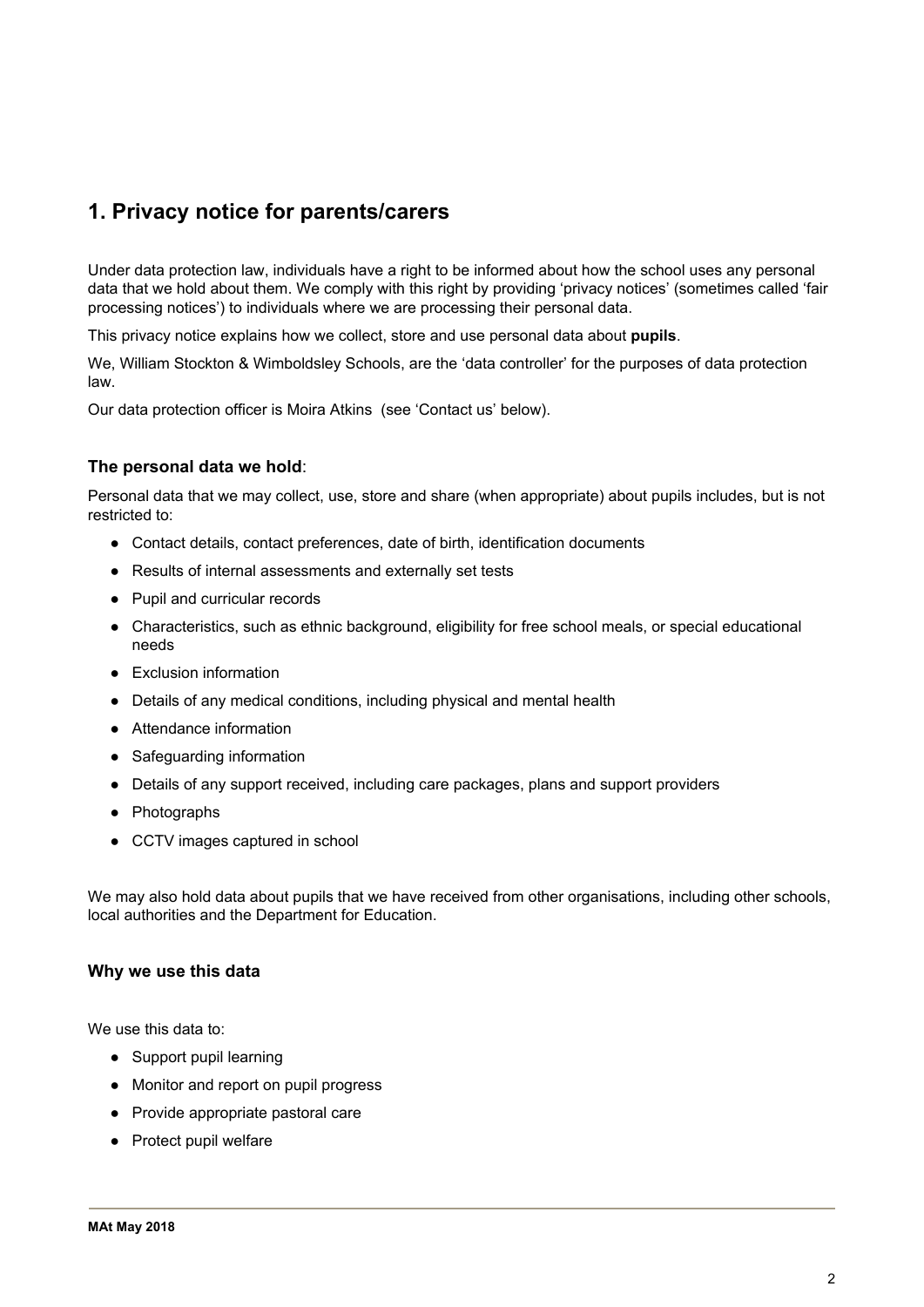- Assess the quality of our services
- Administer admissions waiting lists
- Carry out research
- Comply with the law regarding data sharing

# **Our legal basis for using this data**

We only collect and use pupils' personal data when the law allows us to. Most commonly, we process it where:

- We need to comply with a legal obligation
- We need it to perform an official task in the public interest

*Less commonly,* we may also process pupils' personal data in situations where:

- We have obtained consent to use it in a certain way
- We need to protect the individual's vital interests (or someone else's interests)

Where we have obtained consent to use pupils' personal data, this consent can be withdrawn at any time. We will make this clear when we ask for consent, and explain how consent can be withdrawn.

Some of the reasons listed above for collecting and using pupils' personal data overlap, and there may be several grounds which justify our use of this data.

### **Collecting this information**

While the majority of information we collect about pupils is mandatory, there is some information that can be provided voluntarily.

Whenever we seek to collect information from you or your child, we make it clear whether providing it is mandatory or optional. If it is mandatory, we will explain the possible consequences of not complying.

### **How we store this data**

We keep personal information about pupils while they are attending our school. We may also keep it beyond their attendance at our school if this is necessary in order to comply with our legal obligations. Our record retention schedule sets out how long we keep information about pupils.

*Our Retention Schedule is available on the GDPR page of our website .*

# **Data sharing**

We do not share information about pupils with any third party without consent unless the law and our policies allow us to do so.

Where it is legally required, or necessary (and it complies with data protection law) we may share personal information about pupils with: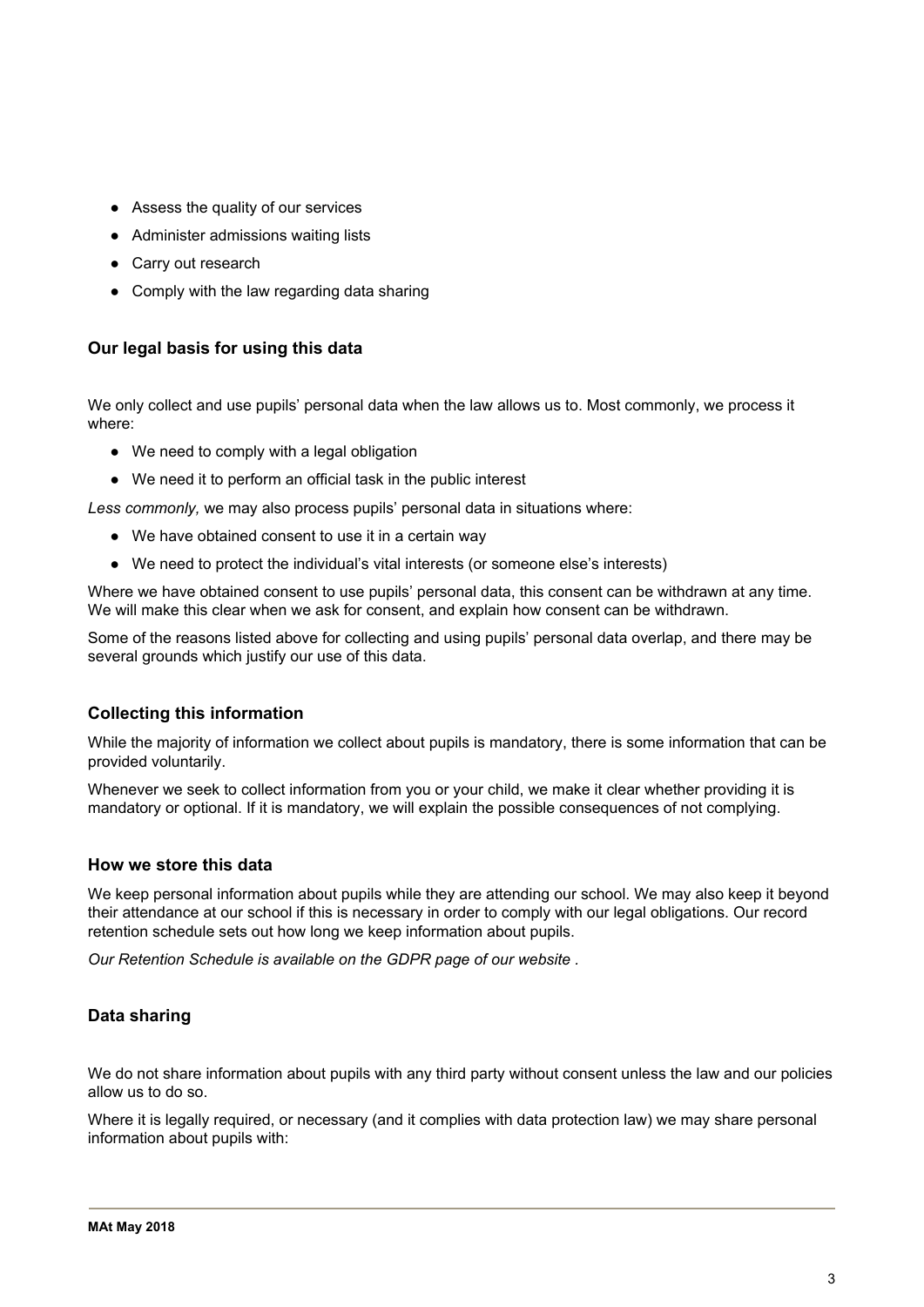- *Our local authority – to meet our legal obligations to share certain information with it, such as safeguarding concerns and exclusions*
- *The Department for Education*
- *The pupil's family and representatives*
- *Educators and examining bodies*
- *Ofsted*
- *Suppliers and service providers – to enable them to provide the service we have contracted them for*
- *Financial organisations*
- *Central and local government*
- *Our auditors*
- *Survey and research organisations*
- *Health authorities*
- *Security organisations*
- *Health and social welfare organisations*
- *Professional advisers and consultants*
- *Charities and voluntary organisations*
- *Police forces, courts, tribunals*
- *Professional bodies*

### **National Pupil Database**

We are required to provide information about pupils to the Department for Education as part of statutory data collections such as the school census and early years census.

Some of this information is then stored in the National Pupil [Database](https://www.gov.uk/government/publications/national-pupil-database-user-guide-and-supporting-information) (NPD), which is owned and managed by the Department and provides evidence on school performance to inform research.

The database is held electronically so it can easily be turned into statistics. The information is securely collected from a range of sources including schools, local authorities and exam boards.

The Department for Education may share information from the NPD with other organisations which promote children's education or wellbeing in England. Such organisations must agree to strict terms and conditions about how they will use the data.

For more information, see the Department's webpage on how it collects and shares [research](https://www.gov.uk/data-protection-how-we-collect-and-share-research-data) data.

You can also contact the [Department](https://www.gov.uk/contact-dfe) for Education with any further questions about the NPD.

### **Transferring data internationally**

Where we transfer personal data to a country or territory outside the European Economic Area, we will do so in accordance with data protection law.

# **Parents and pupils' rights regarding personal data**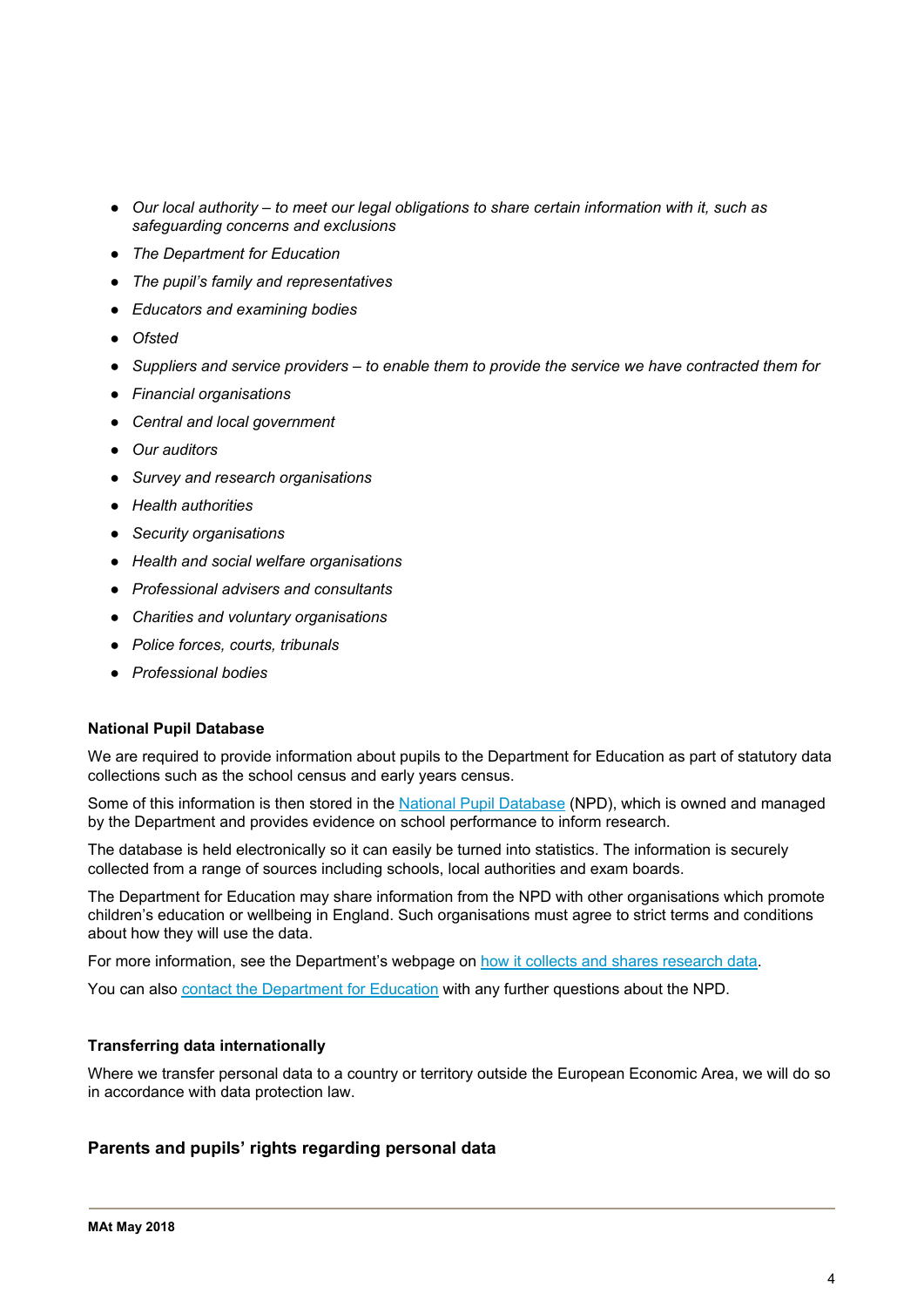Individuals have a right to make a **'subject access request'** to gain access to personal information that the school holds about them.

Parents/carers can make a request with respect to their child's data where the child is not considered mature enough to understand their rights over their own data (usually under the age of 12), or where the child has provided consent.

Parents also have the right to make a subject access request with respect to any personal data the school holds about them.

If you make a subject access request, and if we do hold information about you or your child, we will:

- Give you a description of it
- Tell you why we are holding and processing it, and how long we will keep it for
- Explain where we got it from, if not from you or your child
- Tell you who it has been, or will be, shared with
- Let you know whether any automated decision-making is being applied to the data, and any consequences of this
- Give you a copy of the information in an intelligible form

Individuals also have the right for their personal information to be transmitted electronically to another organisation in certain circumstances.

If you would like to make a request please contact our data protection officer, Mrs Moira Atkins

Parents/carers also have a legal right to access to their child's **educational record**. To request access, please contact our data protection officer Mrs Atkins.

### **Other rights**

Under data protection law, individuals have certain rights regarding how their personal data is used and kept safe, including the right to:

- Object to the use of personal data if it would cause, or is causing, damage or distress
- Prevent it being used to send direct marketing
- Object to decisions being taken by automated means (by a computer or machine, rather than by a person)
- In certain circumstances, have inaccurate personal data corrected, deleted or destroyed, or restrict processing
- Claim compensation for damages caused by a breach of the data protection regulations

To exercise any of these rights, please contact our data protection officer.

### **Complaints**

We take any complaints about our collection and use of personal information very seriously.

If you think that our collection or use of personal information is unfair, misleading or inappropriate, or have any other concern about our data processing, please raise this with us in the first instance.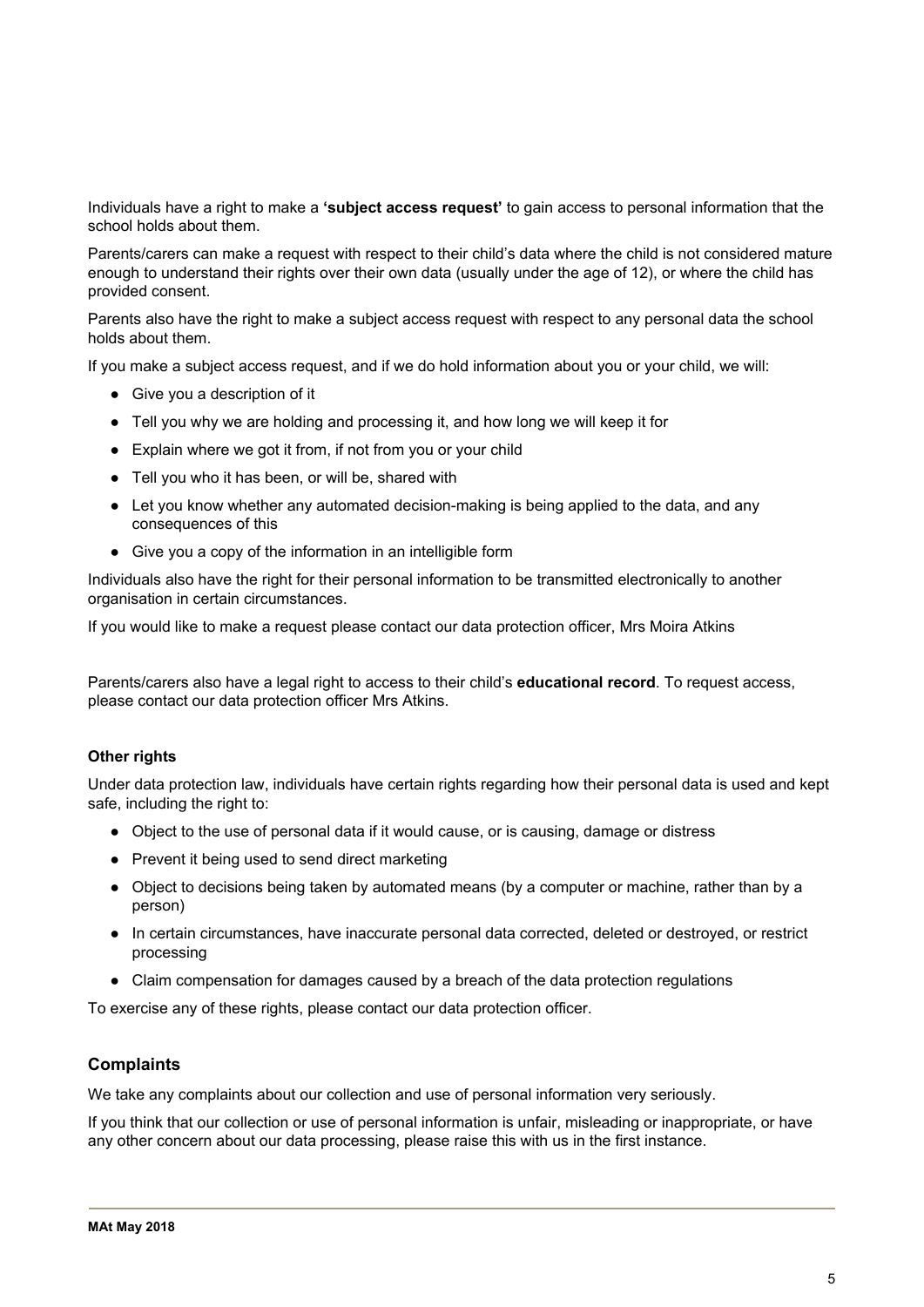To make a complaint, please contact our data protection officer.

Alternatively, you can make a complaint to the Information Commissioner's Office:

- Report a concern online at <https://ico.org.uk/concerns/>
- Call 0303 123 1113
- Or write to: Information Commissioner's Office, Wycliffe House, Water Lane, Wilmslow, Cheshire, SK9 5AF

# **Contact us**

If you have any questions, concerns or would like more information about anything mentioned in this privacy notice, please contact our **data protection officer**:

Mrs Moira Atkins moiraaatkins@gmail.com

This notice is based on the [Department](https://www.gov.uk/government/publications/data-protection-and-privacy-privacy-notices) for Education's model privacy notice for pupils, amended for parents *and to reflect the way we use data in this school*

# **2. Privacy notice for staff**

Under data protection law, individuals have a right to be informed about how the school uses any personal data that we hold about them. We comply with this right by providing 'privacy notices' (sometimes called 'fair processing notices') to individuals where we are processing their personal data.

This privacy notice explains how we collect, store and use personal data about individuals we employ, or otherwise engage, to work at our school.

We, William Stockton & Wimboldsley Schools, are the 'data controller' for the purposes of data protection law.

Our data protection officer is Moira Atkins (see 'Contact us' below).

# **The personal data we hold**

We process data relating to those we employ, or otherwise engage, to work at our school. Personal data that we may collect, use, store and share (when appropriate) about you includes, but is not restricted to:

- Contact details
- Date of birth, marital status and gender
- Next of kin and emergency contact numbers
- Salary, annual leave, pension and benefits information
- Bank account details, payroll records, National Insurance number and tax status information
- Recruitment information, including copies of right to work documentation, references and other information included in a CV or cover letter or as part of the application process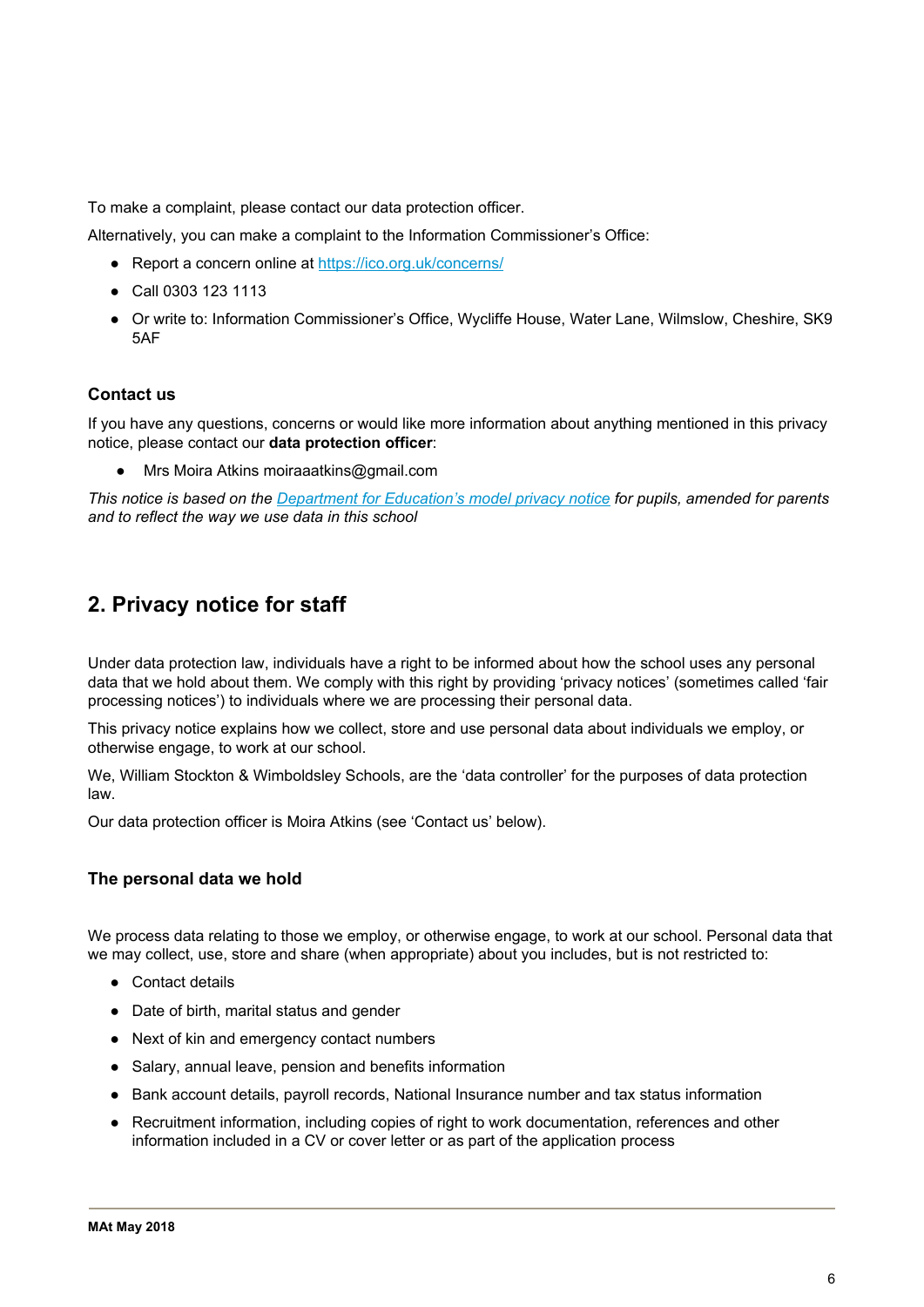- Qualifications and employment records, including work history, job titles, working hours, training records and professional memberships
- Performance information
- Outcomes of any disciplinary and/or grievance procedures
- Absence data
- Copy of driving licence
- Photographs
- CCTV footage
- Data about your use of the school's information and communications system

We may also collect, store and use information about you that falls into "special categories" of more sensitive personal data. This includes information about (where applicable):

- Race, ethnicity, religious beliefs, sexual orientation and political opinions
- Trade union membership
- Health, including any medical conditions, and sickness records

### **Why we use this data**

The purpose of processing this data is to help us run the school, including to:

- Enable you to be paid
- Facilitate safe recruitment, as part of our safeguarding obligations towards pupils
- Support effective performance management
- Inform our recruitment and retention policies
- Allow better financial modelling and planning
- Enable ethnicity and disability monitoring
- Improve the management of workforce data across the sector
- Support the work of the School Teachers' Review Body

### **Our lawful basis for using this data**

We only collect and use personal information about you when the law allows us to. Most commonly, we use it where we need to:

- Fulfil a contract we have entered into with you
- Comply with a legal obligation
- Carry out a task in the public interest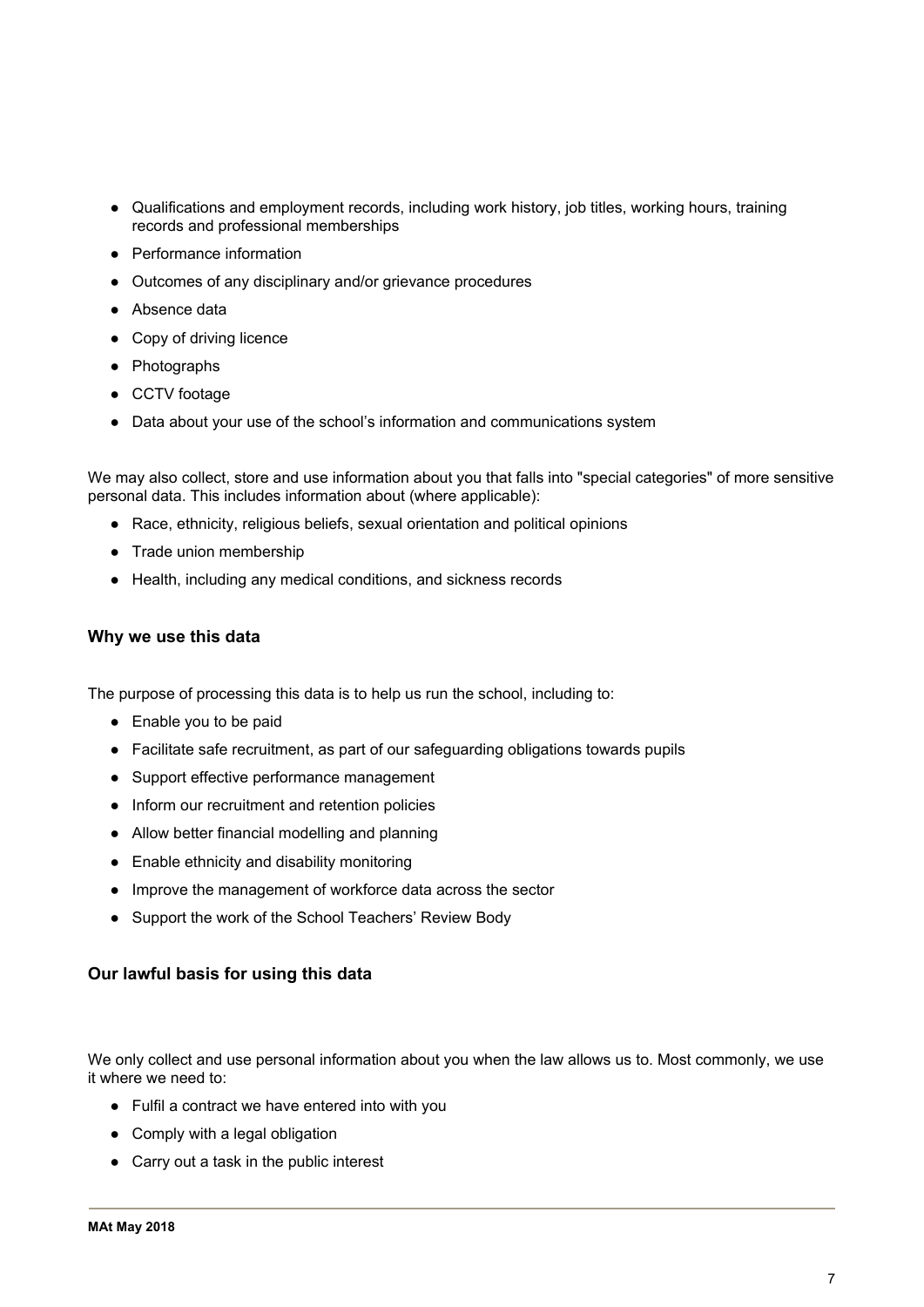Less commonly, we may also use personal information about you where:

- You have given us consent to use it in a certain way
- We need to protect your vital interests (or someone else's interests)

Where you have provided us with consent to use your data, you may withdraw this consent at any time. We will make this clear when requesting your consent, and explain how you go about withdrawing consent if you wish to do so.

Some of the reasons listed above for collecting and using personal information about you overlap, and there may be several grounds which justify the school's use of your data.

# **Collecting this information**

While the majority of information we collect from you is mandatory, there is some information that you can choose whether or not to provide to us.

Whenever we seek to collect information from you, we make it clear whether you must provide this information (and if so, what the possible consequences are of not complying), or whether you have a choice.

### **How we store this data**

We create and maintain an employment file for each staff member. The information contained in this file is kept secure and is only used for purposes directly relevant to your employment.

Once your employment with us has ended, we will retain this file and delete the information in it in accordance with our record retention schedule - which is on our GDPR page of our website*.*

# **Data sharing**

We do not share information about you with any third party without your consent unless the law and our policies allow us to do so.

Where it is legally required, or necessary (and it complies with data protection law) we may share personal information about you with:

- *Our local authority – to meet our legal obligations to share certain information with it, such as safeguarding concerns and [maintained schools only] information about headteacher performance and staff dismissals*
- *The Department for Education*
- *Your family or representatives*
- *Educators and examining bodies*
- *Ofsted*
- *Suppliers and service providers – to enable them to provide the service we have contracted them for, such as payroll*
- *Financial organisations*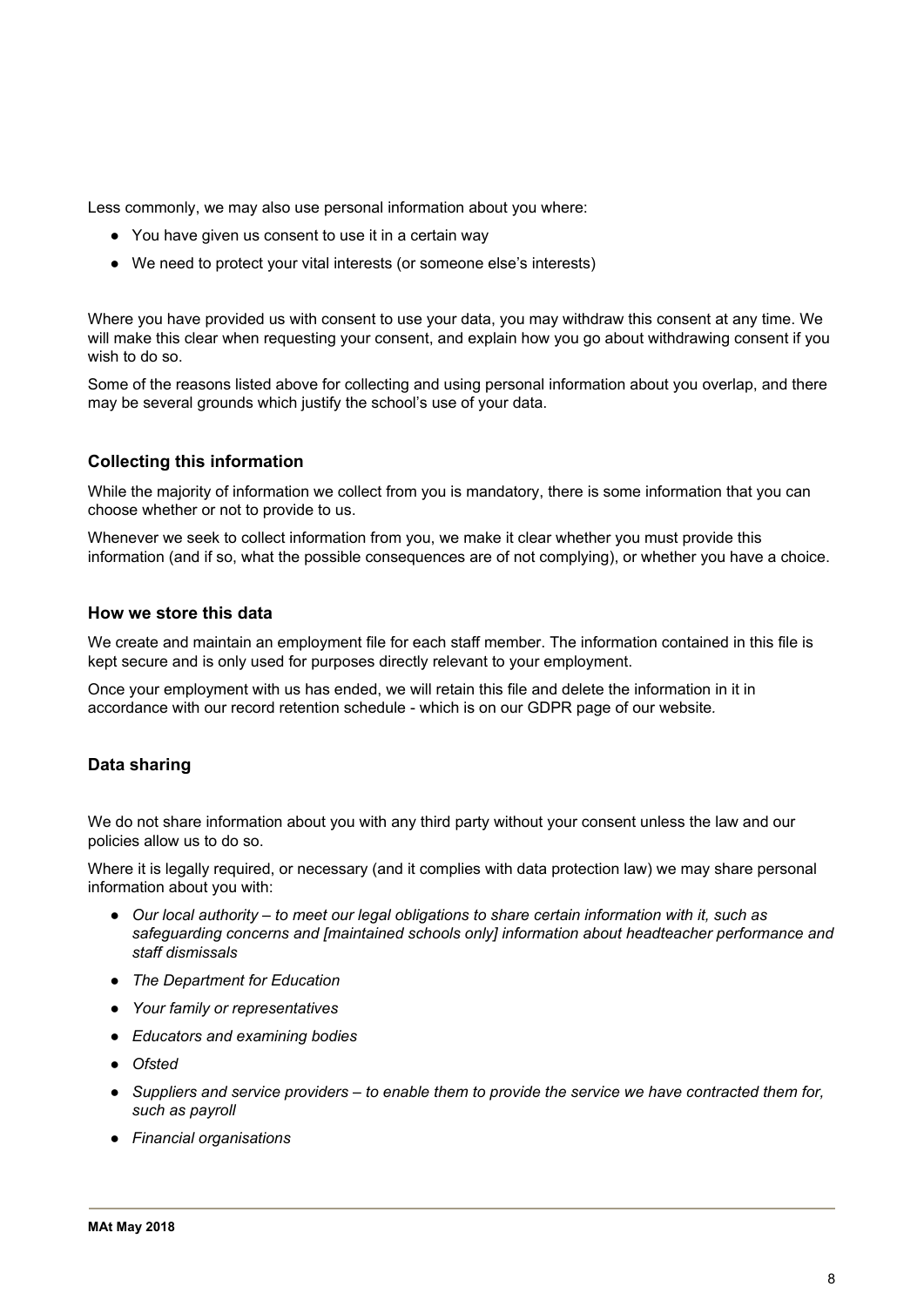- *Central and local government*
- *Our auditors*
- *Survey and research organisations*
- *Trade unions and associations*
- *Health authorities*
- *Security organisations*
- *Health and social welfare organisations*
- *Professional advisers and consultants*
- *Charities and voluntary organisations*
- *Police forces, courts, tribunals*
- *Professional bodies*

### **Transferring data internationally**

Where we transfer personal data to a country or territory outside the European Economic Area, we will do so in accordance with data protection law.

# **Your rights**

#### **How to access personal information we hold about you**

Individuals have a right to make a **'subject access request'** to gain access to personal information that the school holds about them.

If you make a subject access request, and if we do hold information about you, we will:

- Give you a description of it
- Tell you why we are holding and processing it, and how long we will keep it for
- Explain where we got it from, if not from you
- Tell you who it has been, or will be, shared with
- Let you know whether any automated decision-making is being applied to the data, and any consequences of this
- Give you a copy of the information in an intelligible form

You may also have the right for your personal information to be transmitted electronically to another organisation in certain circumstances.

If you would like to make a request, please contact our data protection officer.

#### **Your other rights regarding your data**

Under data protection law, individuals have certain rights regarding how their personal data is used and kept safe. You have the right to:

● Object to the use of your personal data if it would cause, or is causing, damage or distress